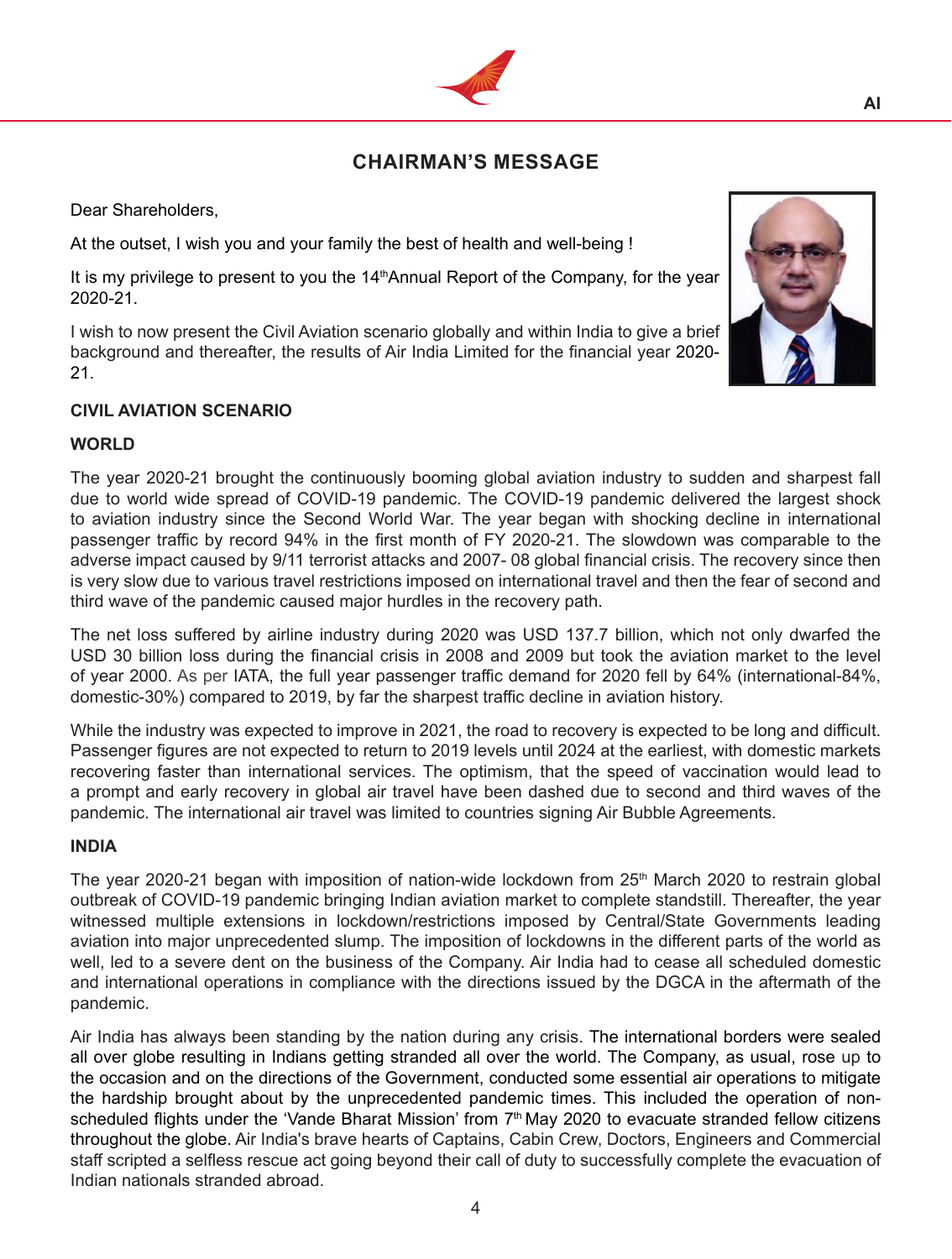

The Indian authorities permitted restricted domestic operation from  $25<sup>th</sup>$  May 2020. In addition, Air India also operated special charter flights on domestic and certain international sectors to facilitate the movement of essential medical and other supplies, vaccines to various parts of the country and the world. As the international borders were sealed, the Government of India signed bubble agreement with 28 countries purely to serve 3<sup>rd</sup>/4<sup>th</sup> freedom market.

The total number of flights operated and passengers carried under Vande Bharat Mission flights and air bubble agreements, from  $07<sup>th</sup>$  May 2020 to  $31<sup>st</sup>$  March 2021 is given below:

| Particulars                                      | Vande Bharat Mission   Air Bubble |         |
|--------------------------------------------------|-----------------------------------|---------|
| Number of flights operated                       | 2868                              | 6884    |
| Total Number of Passengers carried to/from India | 364290                            | 1155882 |

Air India is still operating International flights under the Bubble agreements.

#### **Performance of the Company**

#### **Stand-alone Results**

During the financial year 2020-21, the Company had incurred a net loss of Rs.7,083.91 crore against Rs.7,982.82 crore in the year 2019-20, representing a decrease of Rs.898.91 crore. The number of passengers carried during 2020-21 decreased to 6.2 million against 22.1 million during 2019-20.

The financial performance of the Company during FY 2020-21 was highly impacted due to the COVID-19 pandemic which adversely impacted the operations of the Company. There was an overall reduction of around 63% in ASKMs in FY 2020-21 as compared to FY 2019-20. This had a cascading impact on the financial performance of the Company during the year 2020-21. There was a decrease in the closing exchange rate from Rs.75.66/USD in FY 2019-20 to Rs.73.11/USD in FY 2020-21. Due to this as compared to foreign exchange loss of Rs.3,328 crore in FY 2019-20, there was a foreign exchange gain of Rs.899 crore in FY 2020-21.

#### **Consolidated Results**

The Consolidated Financial Statement represents consolidation of Parent Company's financials with the financials of five Subsidiary Companies viz. Alliance Air Aviation Ltd., Air India Express Ltd., Al Airport Services Ltd., AI Engineering Services Ltd and Hotel Corporation of India Ltd and one Joint Venture with AISATS.

The consolidated net loss of the group for 2020-21 was Rs.7,641.86 crore which was less by Rs.51.51 crore as compared to the previous year's loss of Rs.7,693.37 crore.

Our well trained human resources as well as continued patronage from public is our greatest strength. Air India group has the privilege of having flown over 3 million passengers under 'Vande Bharat Mission' since its launch on 7th May 2020. One of our subsidiaries, Air India Express Ltd. posted good performance and has been recognised as 'Iconic Brand' for the year 2021 by The Economic Times, one of the country's most respected business publications.

#### **Challenges**

With the onset of the COVID-19 pandemic at the beginning of the financial year 2020-21 and the ensuing lockdown, the aviation industry was severely impacted and the business was difficult to say the least. With the commencement of repatriation flights from across the globe under the 'Vande Bharat Mission' Air India was standing beside the common man as well as business enterprises. In spite of the challenges of a world numbed by the pandemic, Air India mobilised all its resources to fly back Indians stranded all over the world.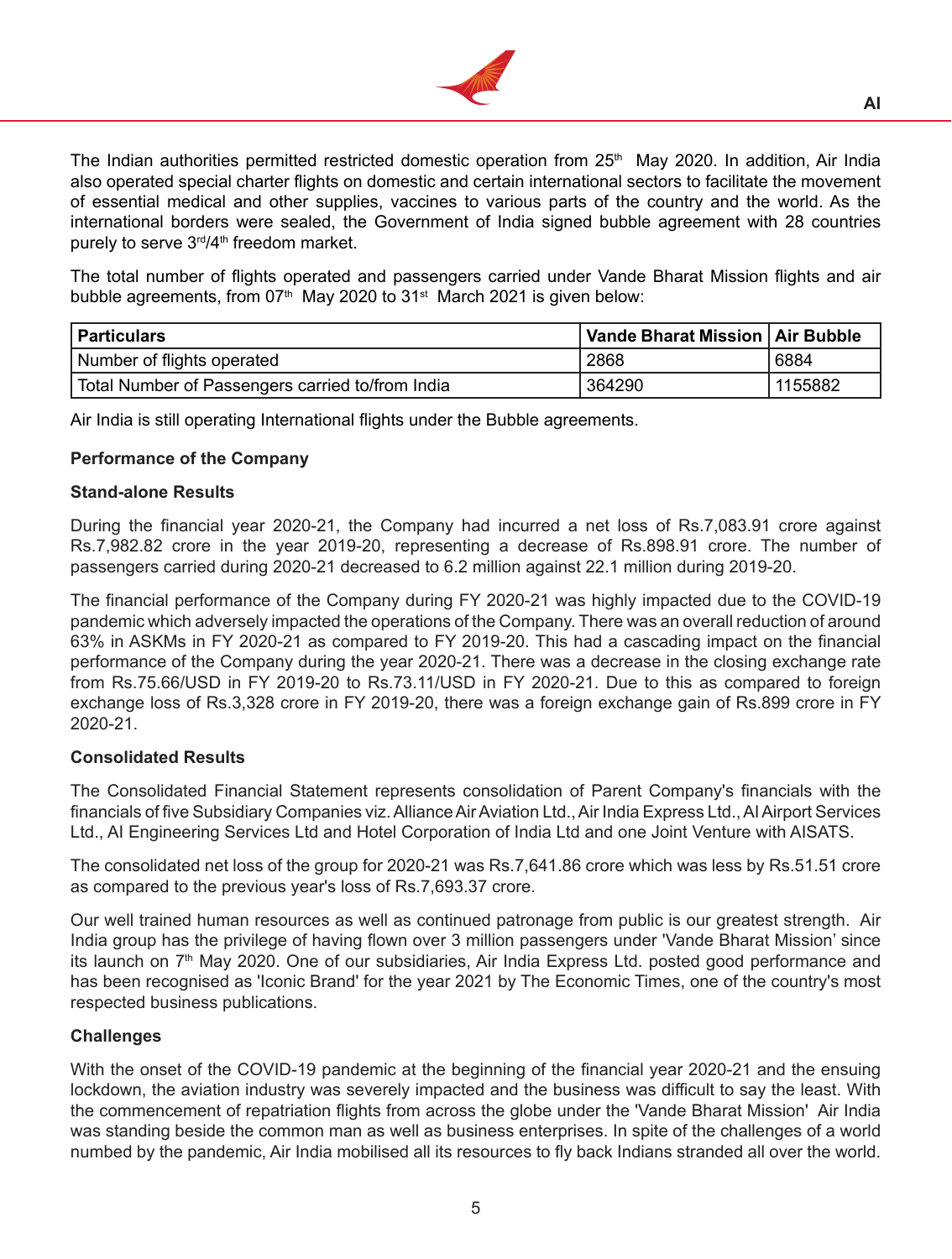

Though the second wave of COVID-19 led to reduction in flights and consequently revenues of the Company, various measures/steps have been continued by the Company to partially offset the adverse financial impact arising out of these difficult times viz. the introduction of salary/allowance cuts across the board for all employees, suspension of all post retirement contractual engagements, introduction of concept of Shorter Working Week, encouraging the employees to take advantage of Leave Without Pay Scheme.

The COVID-19 pandemic is still impacting all economic activities worldwide in varied ways and any current estimates to mitigate its impact need to be continuously monitored and re-assessed. The rapidly growing vaccinated population, advancement in COVID testing; the re-opening of the borders followed by elimination of quarantine measures would hold the key in restoration of normalcy of operations for airlines in the future.

# **Disinvestment of the Company**

The third attempt at disinvestment of Air India commenced with Department of Investment and Public Assets Management (DIPAM) issuing a fresh Preliminary Information Memorandum (PIM) on 27<sup>th</sup> January 2020 for the strategic disinvestment of Air India by way of the transfer of management control and sale of 100% equity share capital of Air India held by GoI which will include AI's shareholding interest of 100% in Air India Express Limited (AIXL) and 50% in AISATS. This exercise was also adversely impacted by the outbreak of COVID-19 pandemic in India starting mid of March 2020. Considering the prevailing situation arising out of COVID-19, the last date of submission of EoI had to be periodically extended and the last date for receipt of EoI was 14<sup>th</sup> December 2020. On the due date, Expression of Interest was received from multiple parties.

Air India Specific Alternative Mechanism (AISAM) approved the highest price bid of M/s.Talace Pvt. Ltd., a wholly owned subsidiary of M/s.Tata Sons Pvt. Ltd for sale of 100% equity shareholding of GoI in Air India along with equity shareholding of Air India in AIXL and AISATS. The winning bid is for Rs.18,000 crore as Enterprise Value consideration for AI (100% shares of AI along with AI's shareholding in AIXL and AISATS). The Share Purchase Agreement has been executed on 25<sup>th</sup> October 2021 and it is expected that the transaction will be completed in near future.

### **ACKNOWLEDGEMENT**

I take this opportunity to thank the Government of India, especially our administrative Ministry of Civil Aviation and Ministry of Finance for their unstinted support. I also acknowledge the support extended by all other authorities including banks and regulatory agencies and assure that we will continue our course on a growth trajectory taking Air India to greater heights. I would like to thank my colleagues on the Board for the valuable guidance.

I would like to thank all the employees of this Company for their exemplary efforts to show the world the strength and resilience of our team spirit in pursuit of excellence and for always rising to the occasion to uphold the image of Air India.

On behalf of the Board, I seek continued support, as always.

Sd/- **Rajiv Bansal**